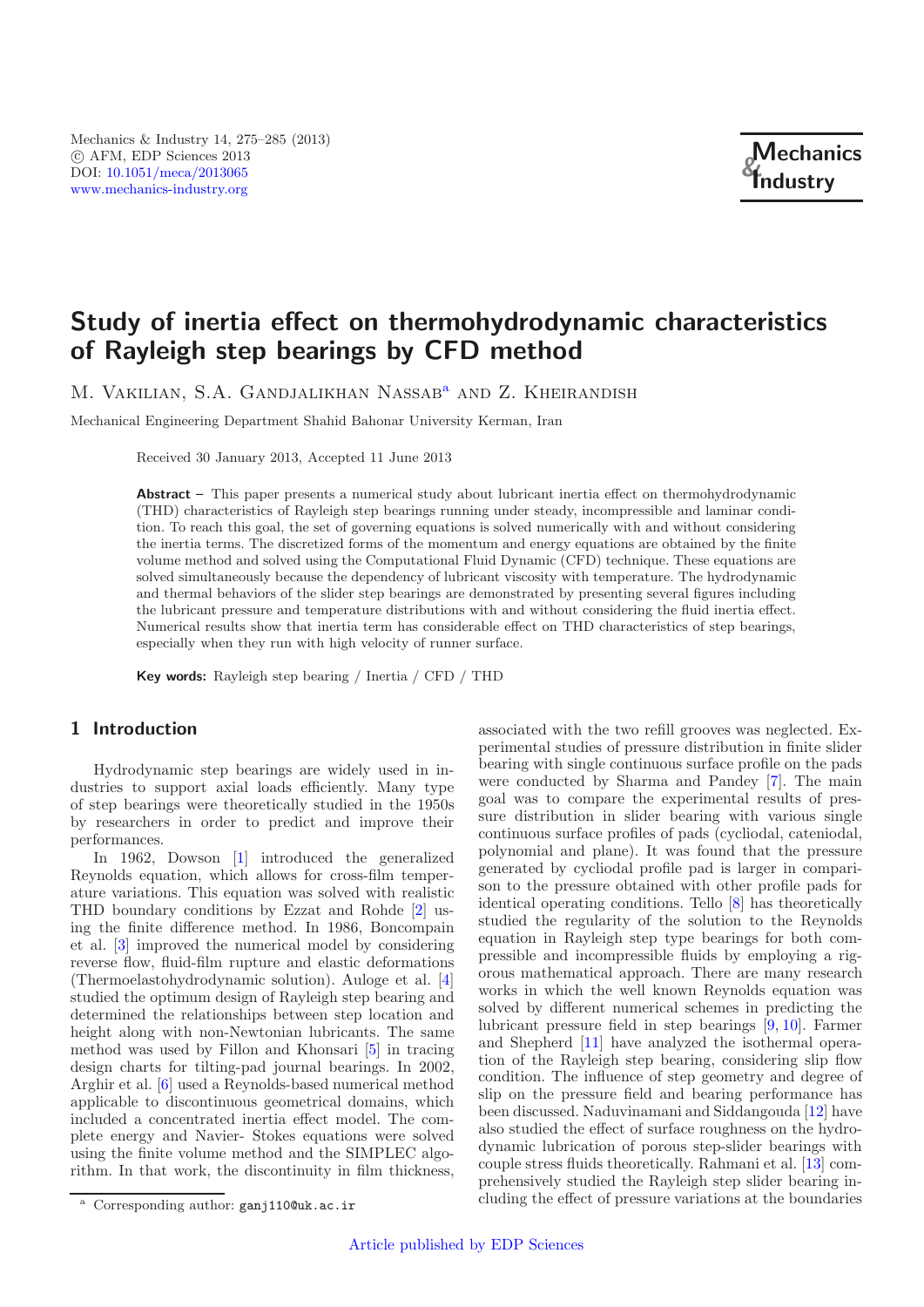| b                | Bearing length            | $u^*v^*$   | Dimensionless velocity components   |
|------------------|---------------------------|------------|-------------------------------------|
| b <sub>1</sub>   | Upstream bearing length   | W          | Load capacity of bearing            |
| b <sub>2</sub>   | Downstream bearing length | xy         | Horizontal and vertical coordinates |
| $C_p$            | Heat capacity             | $x^*y^*$   | Dimensionless coordinates           |
| $\boldsymbol{F}$ | Friction force of bearing |            |                                     |
| $h_1$            | Upstream film thickness   |            |                                     |
|                  |                           |            | Greek symbols                       |
| h <sub>2</sub>   | Downstream film thickness | $\eta$     | Friction coefficient                |
| $h_3$            | Step height               | $\eta_M$   | Modified friction coefficient       |
| $K_f$            | Thermal conductivity      | $\mu$      | Dynamic viscosity                   |
| L                | Width of bearing          | $\mu^*$    | Dimensionless dynamic viscosity     |
| $\overline{O}$   | Origin of coordinate      | $\mu_1$    | Dynamic viscosity at $T_1 = 40$ °C  |
| $\boldsymbol{p}$ | Pressure                  | $\mu_2$    | Dynamic viscosity at $T_2 = 100$ °C |
| $p^\ast$         | Dimensionless pressure    | $\nu$      | Kinematic viscosity                 |
| Pr               | Prandtl number            | $\rho$     | Density                             |
| Pe               | Peclet number             | $\tau$     | Shear stress                        |
| Re               | Reynolds number           |            |                                     |
| T                | Temperature               |            |                                     |
|                  |                           | Subscripts |                                     |
| $T^*$            | Dimensionless temperature | in         | Inlet                               |
| U                | Runner velocity           | max        | Maximum                             |
| uv               | Velocity components       | S          | Surface                             |

# **Nomenclature**

on the bearing hydrodynamic characteristics. The bearing is also optimized considering the lubricant flow rate, friction force and friction coefficient. Lee and Kim [\[14](#page-10-1)] calculated the air film temperature of Rayleigh step air foil thrust bearing by solving the Reynolds equation and 3D energy equation with THD boundary conditions at the top foil, thrust disc, and cooling air plenum. By using non-Newtonian fluid as lubricant, the pressure distribution and load capacity for Rayleigh step bearing has also been investigated.

In all of the above studies, the Reynolds equation was solved as the governing equation for calculation of lubricant pressure distribution in bearing lubricant flow. This equation is a simplified form of the momentum equation by neglection of fluid inertia terms. It is clear that under the condition of low lubricant viscosity and high runner surface velocity, this equation may lead to unreliable results. The present study which is a continuation of the work of the second author performed in reference [\[15](#page-10-2)], deals with lubricant inertia effect on THD characteristics of Rayleigh step bearings. To this end, the momentum equations coupled with the energy equation are solved with and without inertia terms. Comparison between these results can show the accuracy of Reynolds equation in prediction of step bearing characteristics.

# **2 Problem description**

The schematic and coordinate system of Rayleigh slider bearing is shown in Figure [1.](#page-1-0) The bottom wall of the step bearing moves with constant velocity  $U$  (runner velocity). The sudden change in film thickness generates a hydrodynamic pressure field that supports an applied

<span id="page-1-0"></span>

**Fig. 1.** Sketch of problem geometry.

load W. At the inlet section, the oil film enters at 40  $\rm{^{\circ}C}$ with combination of Poiseuille and Couette flows.

Here,  $p_a$  and  $p_b$  are oil pressure at the inlet and outlet sections of the bearing, respectively, which are equal to atmospheric pressure. Two important geometrical factors in step bearings are

$$
\varepsilon = \frac{b_1}{b} \tag{1}
$$

$$
\xi = \frac{h_1}{h_2} \tag{2}
$$

In these explanations,  $\varepsilon$  and  $\xi$  represent step length and step height ratios, respectively, which are considered to be  $\varepsilon = 0.718$  and  $\xi = 1.866$  in the present computations [\[16,](#page-10-3) [17\]](#page-10-4).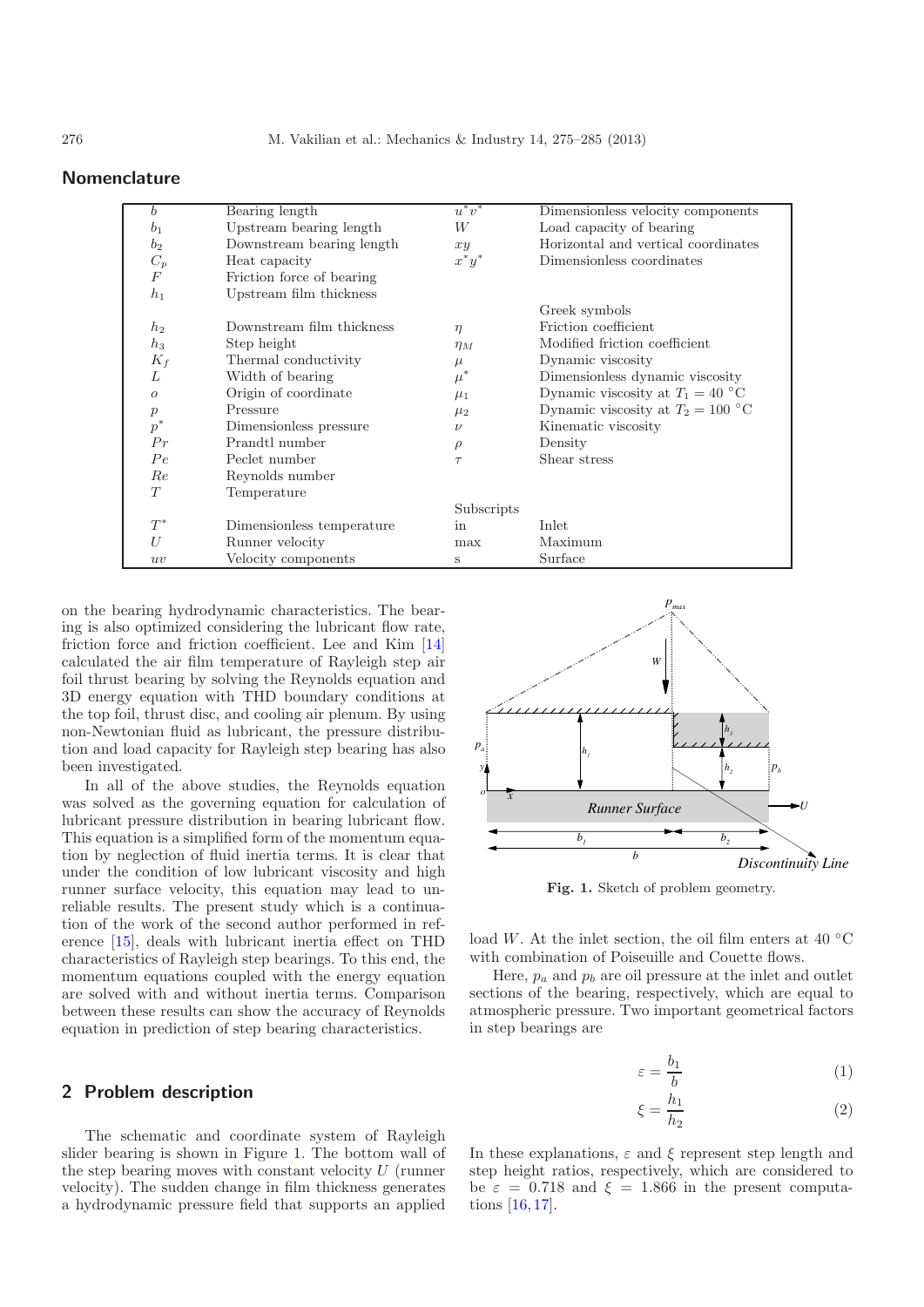## **3 Theory**

### **3.1 Governing equations**

For lubricant flow in bearings, the governing equations which are written for a two-dimensional, steady, incompressible, laminar and variable viscosity flow consist of the continuity, Navier-Stokes and energy equations. These equations can be written as:

$$
\frac{\partial u}{\partial x} + \frac{\partial v}{\partial y} = 0\tag{3}
$$

$$
\rho \frac{\partial}{\partial x} \left( u^2 - \mu \frac{\partial u}{\partial x} \right) + \rho \frac{\partial}{\partial y} \left( uv - \mu \frac{\partial u}{\partial y} \right) = -\frac{\partial p}{\partial x} + F_{B_x} \tag{4}
$$

$$
\rho \frac{\partial}{\partial x} \left( uv - \mu \frac{\partial v}{\partial x} \right) + \rho \frac{\partial}{\partial y} \left( v^2 - \mu \frac{\partial v}{\partial y} \right) = -\frac{\partial p}{\partial y} + F_{B_y} (5)
$$

$$
\frac{\partial}{\partial x}\left(uT - \frac{k_f}{\rho C_p}\frac{\partial T}{\partial x}\right) + \frac{\partial}{\partial y}\left(vT - \frac{k_f}{\rho C_p}\frac{\partial T}{\partial y}\right) = \frac{\mu}{\rho C_p}\phi
$$
\n(6)

where  $F_{B_x}$  and  $F_{B_y}$  in momentum equations represent the viscous source terms as follows [\[16\]](#page-10-3):

$$
F_{B_x} = \frac{\partial}{\partial x} \left( \mu \frac{\partial u}{\partial x} \right) + \frac{\partial}{\partial y} \left( \mu \frac{\partial v}{\partial x} \right) \tag{7}
$$

$$
F_{B_y} = \frac{\partial}{\partial x} \left( \mu \frac{\partial u}{\partial y} \right) + \frac{\partial}{\partial y} \left( \mu \frac{\partial v}{\partial y} \right) \tag{8}
$$

Also  $\phi$  denotes the viscous dissipation term according to following formula:

$$
\phi = \left[2\left(\frac{\partial u}{\partial x}\right)^2 + 2\left(\frac{\partial v}{\partial y}\right)^2 + \left(\frac{\partial u}{\partial y} + \frac{\partial v}{\partial x}\right)^2\right] \tag{9}
$$

The variation of fluid viscosity with temperature is also considered in the present analysis based on the Vogel equation:

$$
\mu = \mu_{in} e^{-\beta (T - T_{in})} \tag{10}
$$

In this expression,  $\beta$  is the temperature-viscosity coefficient of the lubricant. The value of  $\beta$  is determined using two given viscosity values at  $T_1$  and  $T_2$  as follows [\[16\]](#page-10-3):

$$
\beta = \frac{\ln \left(\mu_1/\mu_2\right)}{T_2 - T_1} \tag{11}
$$

#### **3.2 Boundary conditions**

The entire domain is fully flooded, such that oil pressure at the inlet and outlet sections of the bearing is set to zero atmospheric gauge pressure. Also the no-slip condition is employed on all boundary solid walls.

At the inlet section, oil enters into the bearing with uniform temperature of  $T_{in}$  and a specified velocity distribution which is a combination of the Poiseuille and Couette flows with a pressure gradient which is obtained iteratively. For this purpose, the Reynolds equation is solved numerically for computing a good initial value for lubricant pressure gradient. About the inlet oil temperature, it should be mentioned that for a given feeding oil temperature, the lubricant temperature at the inlet section will be increasing by decreasing in the value of minimum oil film thickness, which will in turn, affect bearing performance at high thrust loads. But as a simplified assumption, it is assumed that the inlet oil temperature is constant for step bearing running under different thrust loads. It is evident that this assumption leads to accurate results when bearing loads are light. Besides, at the outlet section, zero axial gradients for all dependent variables are employed.

Also, the temperature of runner surface is assumed to be constant, which is computed from a zero global heat flux balance at the fluid and runner surface interface [\[10](#page-9-9)]:

$$
\int_{0}^{b} \left(\frac{\partial T}{\partial y}\right)_{y=0} \mathrm{d}x = 0
$$

Finally, the adiabatic condition is imposed on the bearing solid surface.

#### **3.3 Nondimensional forms of the governing equations**

In numerical solution of the set of governing equations including the continuity, momentum and energy, the following dimensionless parameters are used to obtain the nondimensional forms of these equations [\[15\]](#page-10-2):

$$
(x^*, y^*) = \left(\frac{x}{h_1}, \frac{y}{h_1}\right), (u^*, v^*) = \left(\frac{u}{U}, \frac{v}{U}\right), p^* = \frac{p}{\rho U^2}, \mu^* = \frac{\mu}{\mu_{in}}, T^* = \frac{\rho C_p h_1}{\mu_{in} U} \frac{h_1}{b} (T - T_{in}) Re = \frac{\rho U h_1}{\mu_{in}}, Pe = \frac{\rho C_p U h_1}{k_f} = \frac{U h_1}{\alpha}
$$

In these definitions,  $\alpha$  is the thermal diffusivity of the lubricant and  $\mu_{in}$  is the inlet lubricant viscosity.

The nondimensional forms of the governing equations in the Cartesian coordinate system are as follows:

$$
\frac{\partial u^*}{\partial x^*} + \frac{\partial v^*}{\partial y^*} = 0 \tag{12}
$$

$$
\frac{\partial}{\partial x^*} \left( u^{*2} - \frac{\mu^*}{Re} \frac{\partial u^*}{\partial x^*} \right) + \frac{\partial}{\partial y^*} \left( u^* v^* - \frac{\mu^*}{Re} \frac{\partial u^*}{\partial y^*} \right)
$$

$$
= -\frac{\partial p^*}{\partial x^*} + F_{B_x}^* \quad (13)
$$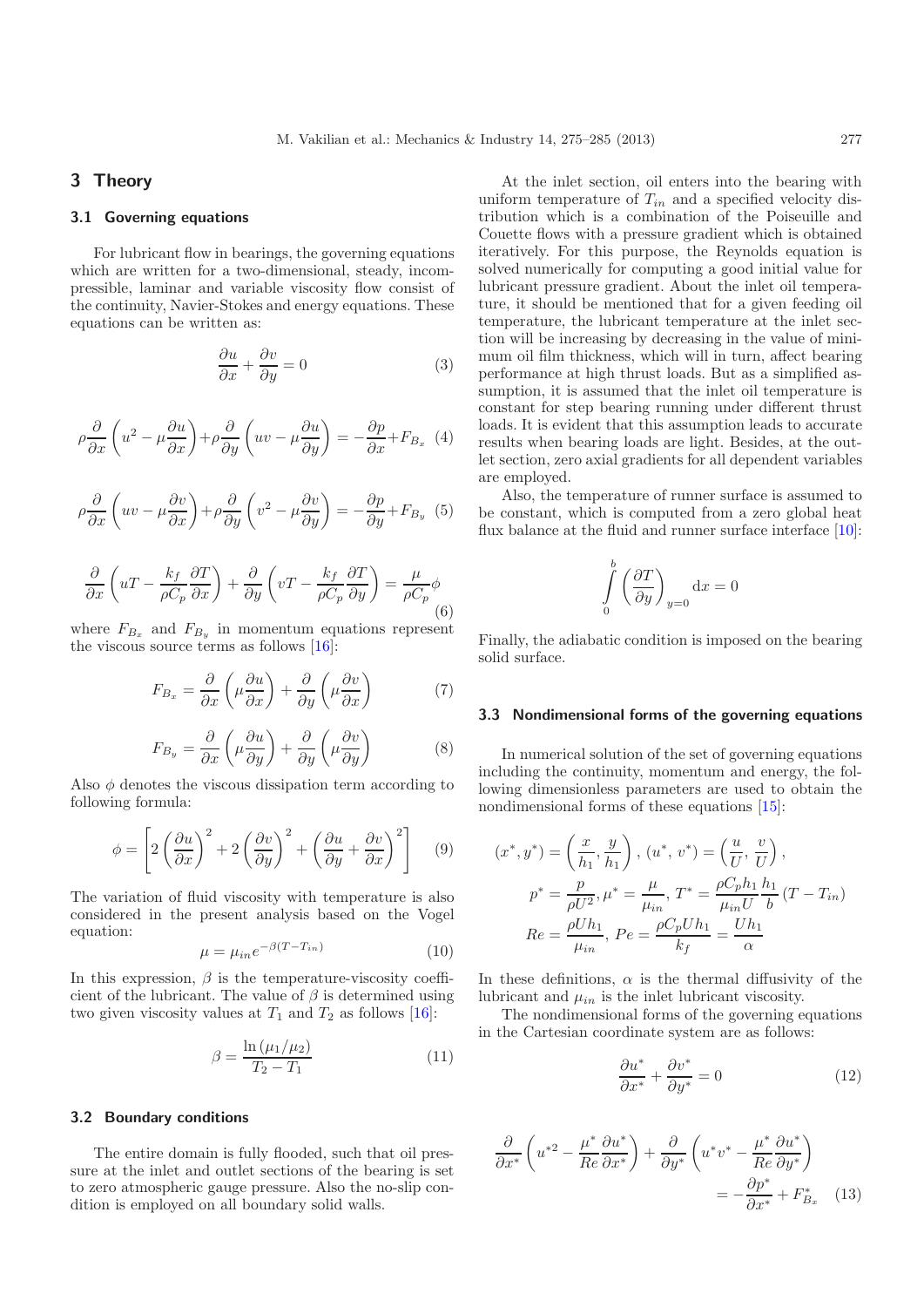$$
\frac{\partial}{\partial x^*} \left( u^* v^* - \frac{\mu^*}{Re} \frac{\partial v^*}{\partial x^*} \right) + \frac{\partial}{\partial y^*} \left( v^{*2} - \frac{\mu^*}{Re} \frac{\partial v^*}{\partial y^*} \right) \n= -\frac{\partial p^*}{\partial y^*} + F_{B_y}^* \quad (14)
$$

$$
\frac{\partial}{\partial x^*} \left( u^* T^* - \frac{1}{Pe} \frac{\partial T^*}{\partial x^*} \right) + \frac{\partial}{\partial y^*} \left( v^* T^* - \frac{1}{Pe} \frac{\partial T^*}{\partial y^*} \right)
$$

$$
= \mu^* \left( \frac{h_2}{b} \right) \phi^* \quad (15)
$$

where  $F_{B_x}^*$  and  $F_{B_y}^*$  represent the dimensionless viscous source terms:

$$
F_{B_x}^* = \frac{\partial}{\partial x^*} \left( \frac{\mu^*}{Re} \frac{\partial u^*}{\partial x^*} \right) + \frac{\partial}{\partial y^*} \left( \frac{\mu^*}{Re} \frac{\partial v^*}{\partial x^*} \right) \tag{16}
$$

$$
F_{B_y}^* = \frac{\partial}{\partial x^*} \left( \frac{\mu^*}{Re} \frac{\partial u^*}{\partial y^*} \right) + \frac{\partial}{\partial y^*} \left( \frac{\mu^*}{Re} \frac{\partial v^*}{\partial y^*} \right) \tag{17}
$$

and  $\phi^*$  is the dimensionless viscous dissipation term:

$$
\phi^* = \left[2\left(\frac{\partial u^*}{\partial x^*}\right)^2 + 2\left(\frac{\partial v^*}{\partial y^*}\right)^2 + \left(\frac{\partial u^*}{\partial y^*} + \frac{\partial v^*}{\partial x^*}\right)^2\right] \tag{18}
$$

Also the dimensionless oil viscosity based on vogel equation can be calculated as follows:

$$
\mu^* = e^{-\beta \frac{\mu_i U}{\rho C_p h_1} \left(\frac{b}{h_1}\right) T*} \tag{19}
$$

## **3.4 Main physical quantities**

The main physical quantities of interest in lubrication study are the load capacity and friction force.

The load capacity of the step bearing per unit width is obtained by further integration of lubricant pressure distribution:

$$
\frac{W}{L} = \int_0^b p \mathrm{d}x \tag{20}
$$

The friction force of the step bearing is calculated by the shear stress on the bottom wall as follows:

$$
\frac{F}{L} = \int_0^b \tau_s \, \mathrm{d}x \tag{21}
$$

where:

$$
\tau_s = \mu \frac{\partial u(x, y)}{\partial x} \quad \text{at} \quad y = 0 \tag{22}
$$

Now, the friction coefficient can be calculated from the following relation:

$$
\eta = \frac{F}{W} \tag{23}
$$

<span id="page-3-0"></span>

**Fig. 2.** A schematic of grid generation.

<span id="page-3-1"></span>

**Fig. 3.** Solution dependence on grid size,  $\varepsilon = 0.718$ ,  $\xi = 1.866$ ,  $b = 0.08$  m,  $Re = 413$ .

#### **4 Solution procedure**

Finite difference forms of the continuity, momentum and energy equations were obtained by integrating over an elemental cell volume with staggered control volumes for the  $x$ - and  $y$ -velocity components. Other variables of interest were computed at the grid nodes. The nondimensionalized governing equations were discretized by using the hybrid scheme and numerically solved by the SIMPLE algorithm of Patankar and Spalding [\[18\]](#page-10-5). Numerical solutions were obtained iteratively by the line-by-line method progressing in axial direction. The iterations were terminated when the sum of the absolute residuals was less than  $10^{-4}$  for each equation. Numerical calculations were performed by writing a computer program in FORTRAN.

As shown in Figure [2,](#page-3-0) the computational domain is divided into three blocks, each having  $N_x$  points in x-direction and  $N_y$  points in y-direction. The mesh is nonuniform in  $x$ - and  $y$ -directions with the largest cell (being the one furthest away from the step). The grid refinement around the step is necessary to capture the occurrence of the recirculation and other flow changes due to the sudden change in geometry. As the result of grid tests for obtaining the grid-independent solutions, an optimum grid for each block is shown in Figure [3](#page-3-1) and discretization details for all of the cases presented in Table [1.](#page-4-0)

## **5 Validation of computational results**

To test the validity of the present numerical results, computations were carried out for two test cases and the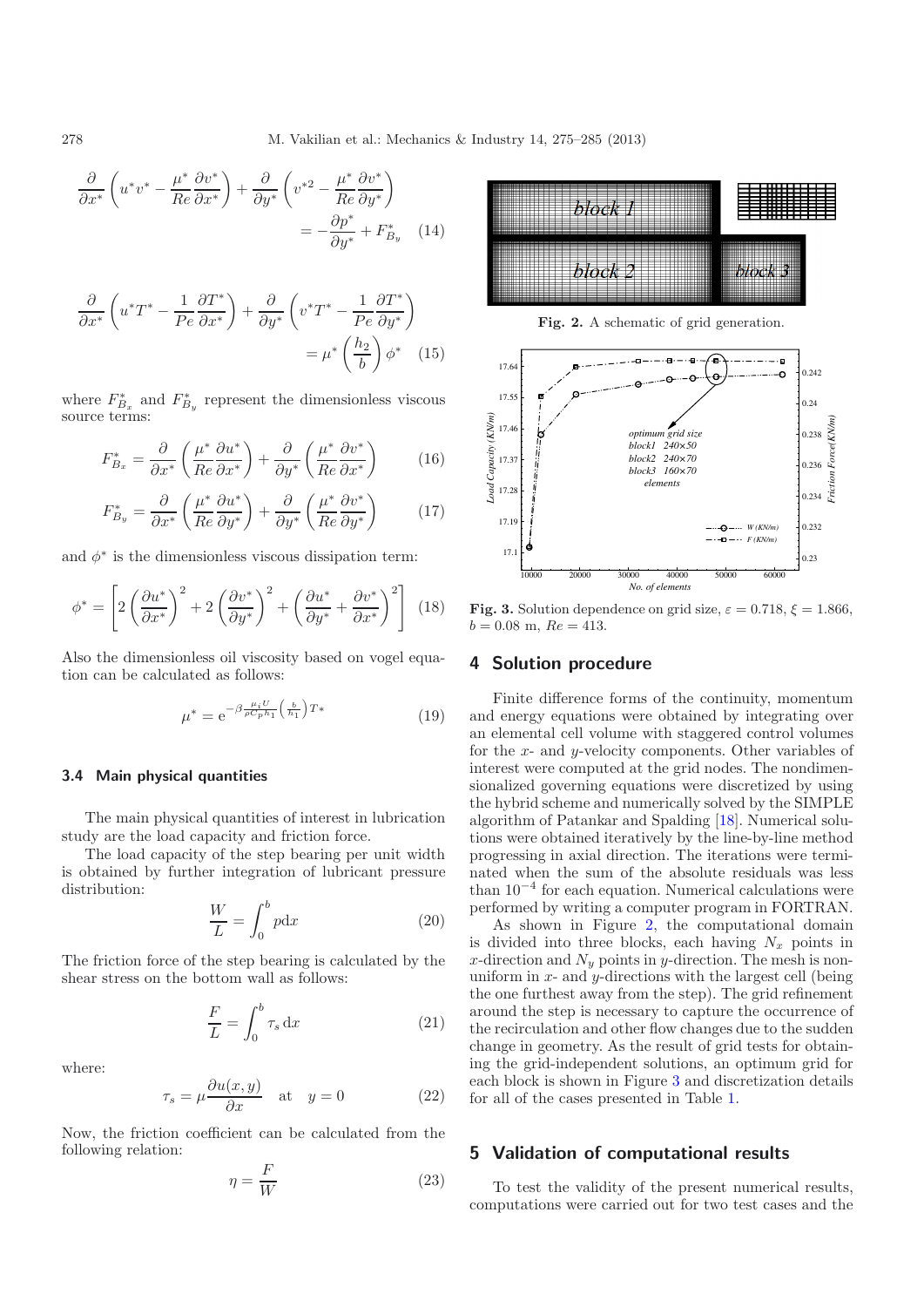<span id="page-4-0"></span>**Table 1.** Grid independence study,  $\varepsilon = 0.718$ ,  $\xi = 1.866$ ,  $b = 0.08$  m,  $Re = 413$ .

| Grid size                                           | Load capacity Friction force |               |
|-----------------------------------------------------|------------------------------|---------------|
| $(block1)$ . $(block2)$ . $(block3)$                | $(KN.m^{-1})$                | $(KN.m^{-1})$ |
| $(100 \times 20) (100 \times 40) . (60 \times 40)$  | 17.116                       | 0.2307        |
| $(120 \times 20) (120 \times 40) . (80 \times 40)$  | 17.443                       | 0.2404        |
| $(140 \times 30) (140 \times 50) . (100 \times 50)$ | 17.560                       | 0.2423        |
| $(200 \times 40) (200 \times 60) . (120 \times 60)$ | 17.588                       | 0.2426        |
| $(200 \times 50) (200 \times 70) . (120 \times 70)$ | 17.602                       | 0.2427        |
| $(220 \times 50) (220 \times 70) . (140 \times 70)$ | 17.607                       | 0.2427        |
| $(240 \times 50) (240 \times 70) . (160 \times 70)$ | 17.610                       | 0.2427        |
| $(240 \times 60) (240 \times 80) . (180 \times 80)$ | 17.612                       | 0.2427        |

computed results were compared with theoretical results of other investigators. The lubricant pressure and temperature distributions along the axial direction are shown in Figures [4](#page-4-1) and [5.](#page-4-2) It should be mentioned that the values of bearing geometrical parameters and also the lubricant properties are given in the related literatures [\[9](#page-9-8), [10\]](#page-9-9).

Figure [4](#page-4-1) shows the lubricant pressure distribution of the bearing studied by Dobrica and Fillon [\[10](#page-9-9)]. The generated hydrodynamic pressure by the sudden contraction in flow domain is clearly seen in this figure, such that the lubricant maximum pressure takes place just at the entrance of narrow gap of the bearing. However, the agreement between the present numerical results and numerical data is quite good.

To validate the present computations for lubricant temperature, the isotherm lines for a step bearing analyzed in reference [\[10](#page-9-9)] are plotted in Figure [5.](#page-4-2) The lubricant temperature rise along the flow direction which is due to viscous dissipation is clearly seen in this figure. Besides this figure shows that the adiabatic boundary condition for the bearing surface is almost realistic such that a good consistency is seen between the isotherm patterns plotted in Figure [5b](#page-4-2) based on the present numerical results with those obtain in reference [\[10](#page-9-9)] shown in Figure [5a](#page-4-2) where the conjugate problem containing conduction-convection heat transfer in solid element and oil flow was solved. However, comparison between these figures indicates an overestimation about 8 ◦C in computation of maximum oil temperature which is due to changing a conjugate problem to a simple one with simplifying assumptions. If one focuses to Figure [5,](#page-4-2) it is seen that the maximum difference between the present numerical results with those obtained in reference [\[10](#page-9-9)] takes place near to the pad surface where the effect of combined conduction-convection heat transfer in the conjugate problem is enhanced.

In another test case, the computed lubricant pressure distribution and also the temperature distribution on the bearing surface are compared with the numerical results of Hideki in Figure [6.](#page-5-0) A similar trend which was observed before for the lubricant pressure in previous case test is also seen in Figure [6,](#page-5-0) with a very good consistency between the present numerical results with those found by Hideki [\[9\]](#page-9-8).

<span id="page-4-1"></span>

**Fig. 4.** Lubricant pressure distribution on the bottom wall of the bearing studied by Dobrica and Fillon [\[10](#page-9-9)],  $\varepsilon = 0.5$ ,  $\xi = 2$ ,  $b = 0.08$  m,  $h_2 = 240$   $\mu$ m,  $U = 30$  m.s<sup>-1</sup>.



<span id="page-4-2"></span>**Fig. 5.** Temperature distribution in the bearing studied by Dobrica and Fillon [\[10](#page-9-9)],  $\varepsilon = 0.5$ ,  $\xi = 2$ ,  $b = 0.08$  m,  $h_2 =$  $45 \mu m, U = 30 \text{ m.s}^{-1}$ . (a) Reference [\[10](#page-9-9)]. (b) Present work.

Figure [6](#page-5-0) depicts that the lubricant temperature increases along the flow direction because of the viscous dissipation in both domains upstream and downstream sides of the step. But Figure [6](#page-5-0) shows a very high rate of temperature increase after the step location in comparison to the upstream region which is as a result of high dissipation rate in lubricant film with small thickness and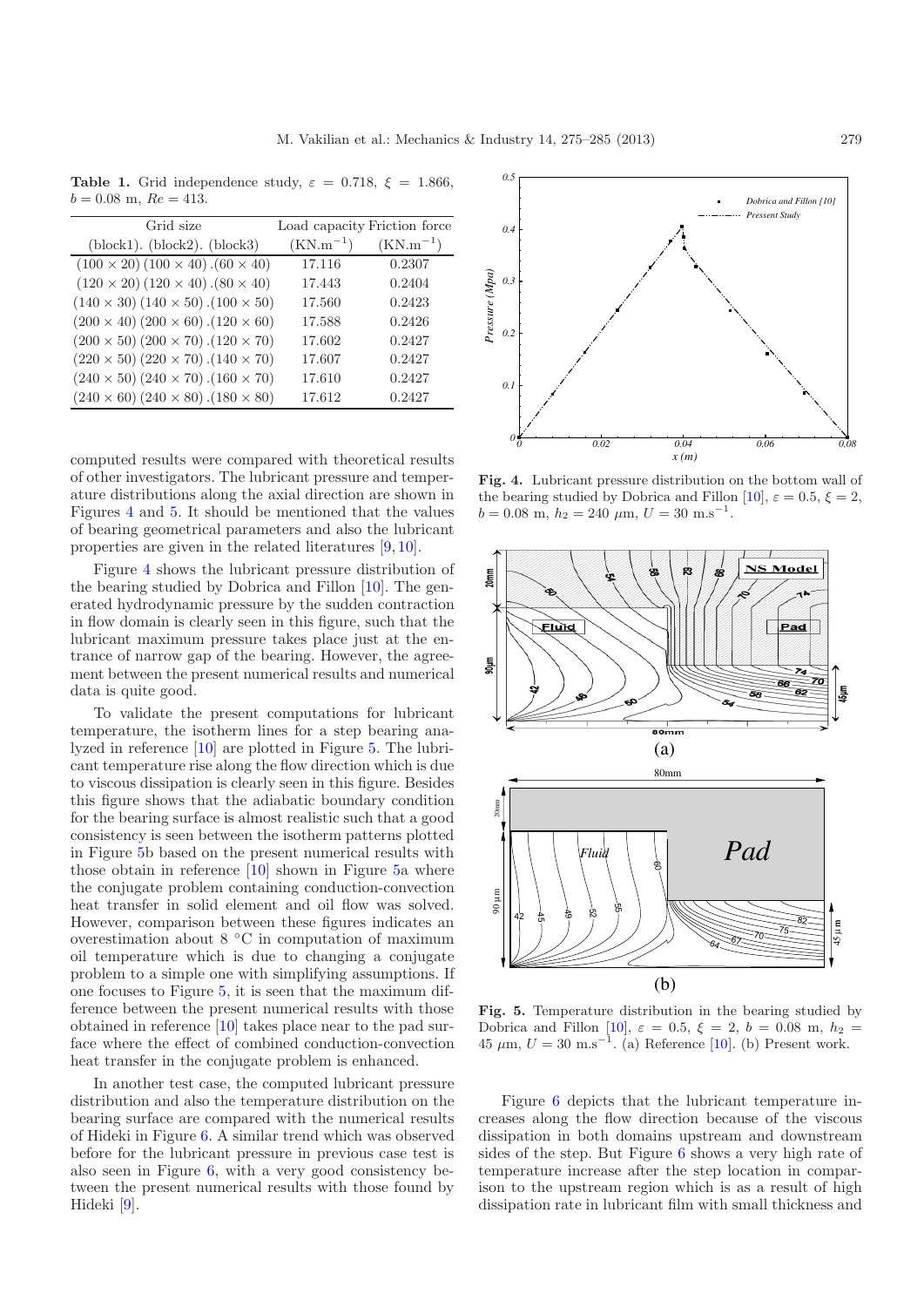<span id="page-5-0"></span>

<span id="page-5-1"></span>**Fig. 6.** Lubricant pressure distribution on the bottom wall and temperature distribution on the top wall of the bearing studied by Hideki [\[9\]](#page-9-8),  $\varepsilon = 0.8$ ,  $\xi = 2$ ,  $b = 50$  mm,  $h_2 = 100 \ \mu \text{m}$ ,  $U=30\ \mathrm{m.s^{-1}}.$ 

**Table 2.** Bearing parameters and lubricant properties.

| Parameters                | Units                              |            | Present work Reference [10] |
|---------------------------|------------------------------------|------------|-----------------------------|
| b                         | m                                  | 0.08       | 0.08                        |
| $h_1$                     | $\mu$ m                            | $93 - 480$ | $30 - 960$                  |
| h <sub>2</sub>            | $\mu$ m                            | $50 - 257$ | $15 - 480$                  |
| $T_{\rm in}$              | $^{\circ}{\rm C}$                  | 40         | 40                          |
| $\rho$                    | $\mathrm{kg.m}^{-3}$               | 860        | 860                         |
| $C_p$                     | $J \cdot kg^{-1}$ . <sup>o</sup> C | 2000       | 2000                        |
| $K_f$                     | $W(m^{-1}.\text{°}C)$              | 0.13       | 0.13                        |
| $\mu$ <sub>at 40</sub> °C | $(N.s.m^{-2})$                     | 0.03       | 0.03                        |
| $\mu$ at 100 °C           | $(N.s.m^{-2})$                     | 0.0045     | 0.0045                      |
| ε                         |                                    | 0.718      | 0.5                         |
| ξ                         |                                    | 1.866      | 2                           |
| Re                        |                                    | 70–413     |                             |

consequently with high velocity gradient. However, a good agreement is observed between the present numerical results and the numerical findings by Hideki [\[9\]](#page-9-8).

## **6 Results and discussion**

In this paper, THD characteristics of Rayleigh step bearings are obtained by numerical solution of the Navier-Stocks and energy equations using the CFD technique. An attempt is made for comparing the lubricant pressure and temperature distributions and also some other dependent variables with and without considering the fluid inertia. All of the subsequent figures are about a Rayleigh step bearing whose properties and geometrical parameters are given in Table [2.](#page-5-1)

First the oil flow pattern inside the bearing is shown in Figure [7](#page-5-2) by plotting the fluid velocity vectors. The adverse pressure gradient in the upstream flow domain before the step location which leads to hydrodynamic pressure generation causes a concave shape for velocity distribution. Such that the velocity distribution changes

<span id="page-5-2"></span>

**Fig. 7.** Velocity vectors in step bearing lubricant flow,  $h_2 =$ 275  $\mu$ m,  $Re = 413$ .

to convex shape after the step where there is a favourable pressure gradient. Behind the step surface near to the stationary wall, a circulated flow domain appears which is due to the effects of both viscous friction and positive pressure gradient in this region. As another result that can be seen from Figure [7,](#page-5-2) one can notice to the almost stationary flow region in block 1 (see Fig. [2\)](#page-3-0). Therefore, the lubricant average velocity across blocks 2 and 3 remains approximately constant.

The lubricant pressure distributions on the bottom bearing wall along the axial direction are plotted in Figure [8](#page-6-0) for two cases of considering and neglecting the fluid inertia effect at different values of the Reynolds number and the minimum oil film thickness.

All curves plotted in Figure [8](#page-6-0) depict a same pattern for pressure distribution such that there is an increasing trend in lubricant pressure in upstream region to the bearing step after which the lubricant pressure decreases up to the bearing outlet section. This figure shows two opposite effects for inertia terms on lubricant pressure, such that neglection of fluid inertia underestimates the value of lubricant pressure in upstream region of the bearing step and then it switches to overestimation downstream the step.

Comparison between the curves plotted in Figure [8](#page-6-0) shows that the inertia term has more effect on hydrodynamic pressure at high Reynolds number, especially for high values of lubricant minimum film thickness. Such that the maximum different between the pressure distribution for these two cases is seen in  $Re = 413$  for  $h_2 = 275 \mu m$  with an error of about 8% in predicting lubricant maximum pressure. Besides, comparison between the curves plotted in Figure [8](#page-6-0) reveals that the amount of hydrodynamic pressure generation in step bearing increases in a high rate by decreasing in the minimum film thickness.

Temperature distributions on the top wall of the bearing surface and also at the oil film section  $y = h/4$  along the axial direction for two different runner velocities and minimum oil film thicknesses are plotted in Figures [9](#page-6-1) and [10](#page-7-0) with inertia effect and in inertialess case.

These figures present that the lubricant inertia has more effect on lubricant pressure in comparison to temperature. It is seen that neglection of fluid inertia introduces a very small underestimation in temperature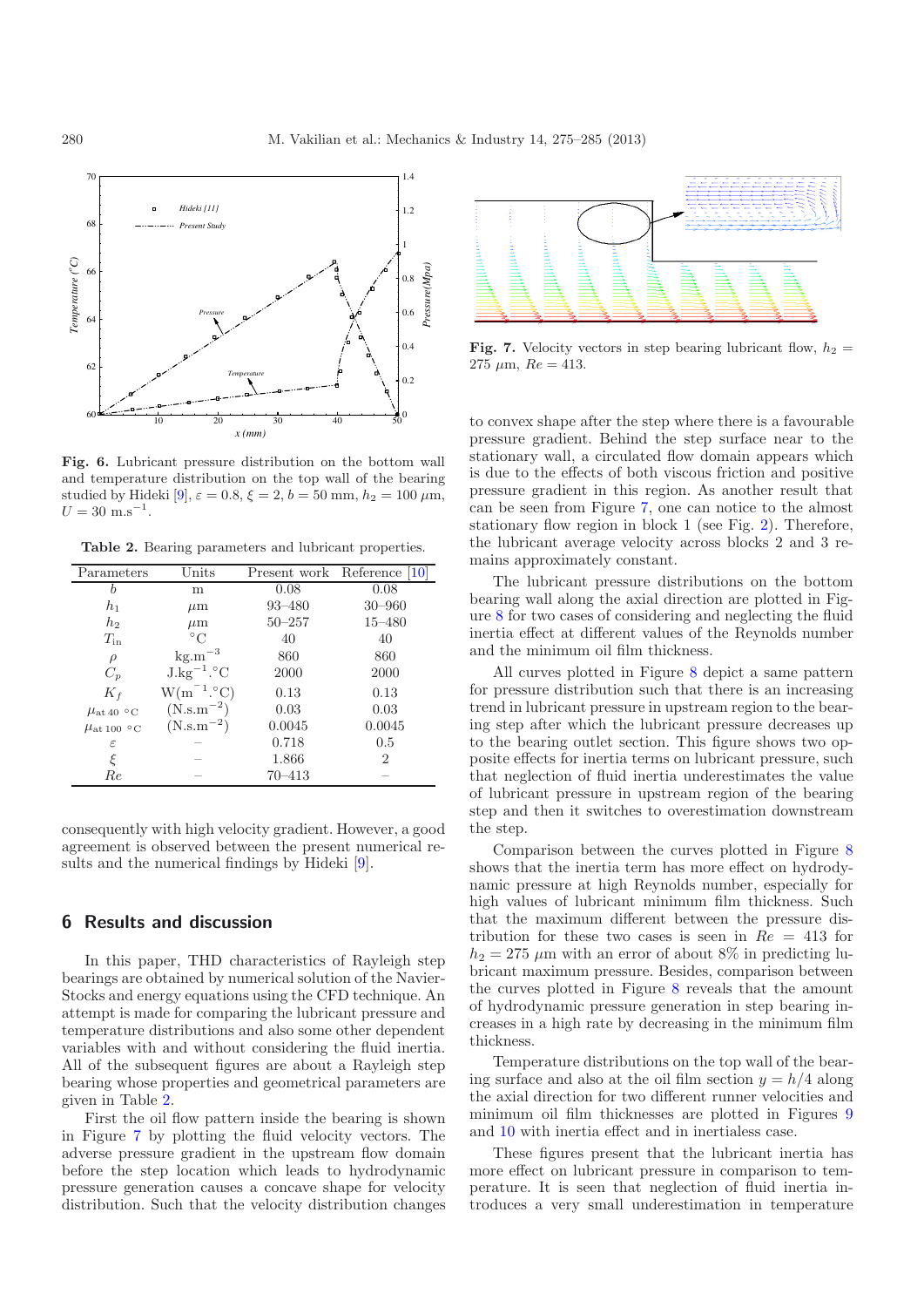

<span id="page-6-0"></span>**Fig. 8.** Lubricant pressure distribution on the bottom wall of the bearing at three different values for the lubricant minimum film thickness. (a)  $h_2 = 275 \mu m$ . (b)  $h_2 = 100 \mu m$ . (c)  $h_2 =$  $50 \mu m$ .



<span id="page-6-1"></span>**Fig. 9.** Lubricant temperature distributions,  $h_2 = 275 \mu m$ . (a) Temperature distribution on the top wall of the bearing. (b) Temperature distribution at the axial section  $y = h/4$ .

calculation, especially at small values of the Reynolds number and minimum oil film thickness.

The effect of inertia in maximum lubricant pressure is studied in Figure [11](#page-7-1) with plotting the variation of  $P_{\text{max}}$ with Reynolds number in inertialess case and in the case of considering inertia effect.

It is seen that  $P_{\text{max}}$  increases with increasing in Reynolds number with this fact that neglection of inertia effect underestimates the value of maximum pressure with about  $14\%$  maximum error that occurs at  $Re = 413$ .

Similar curves but for maximum lubricant temperature are plotted in Figure [12.](#page-7-2) This figure also shows that inertia has not considerable effect in temperature calculation. However, it can be concluded that the fluid inertia causes an increase in computing the value of  $T_{\text{max}}$ , such that Figure [12](#page-7-2) shows about 0.4% for maximum error that takes place at  $Re = 300$  and not at  $Re_{\text{max}}$ . It can be due to nonlinear relation between the dissipation term in energy equation with the lubricant velocity field.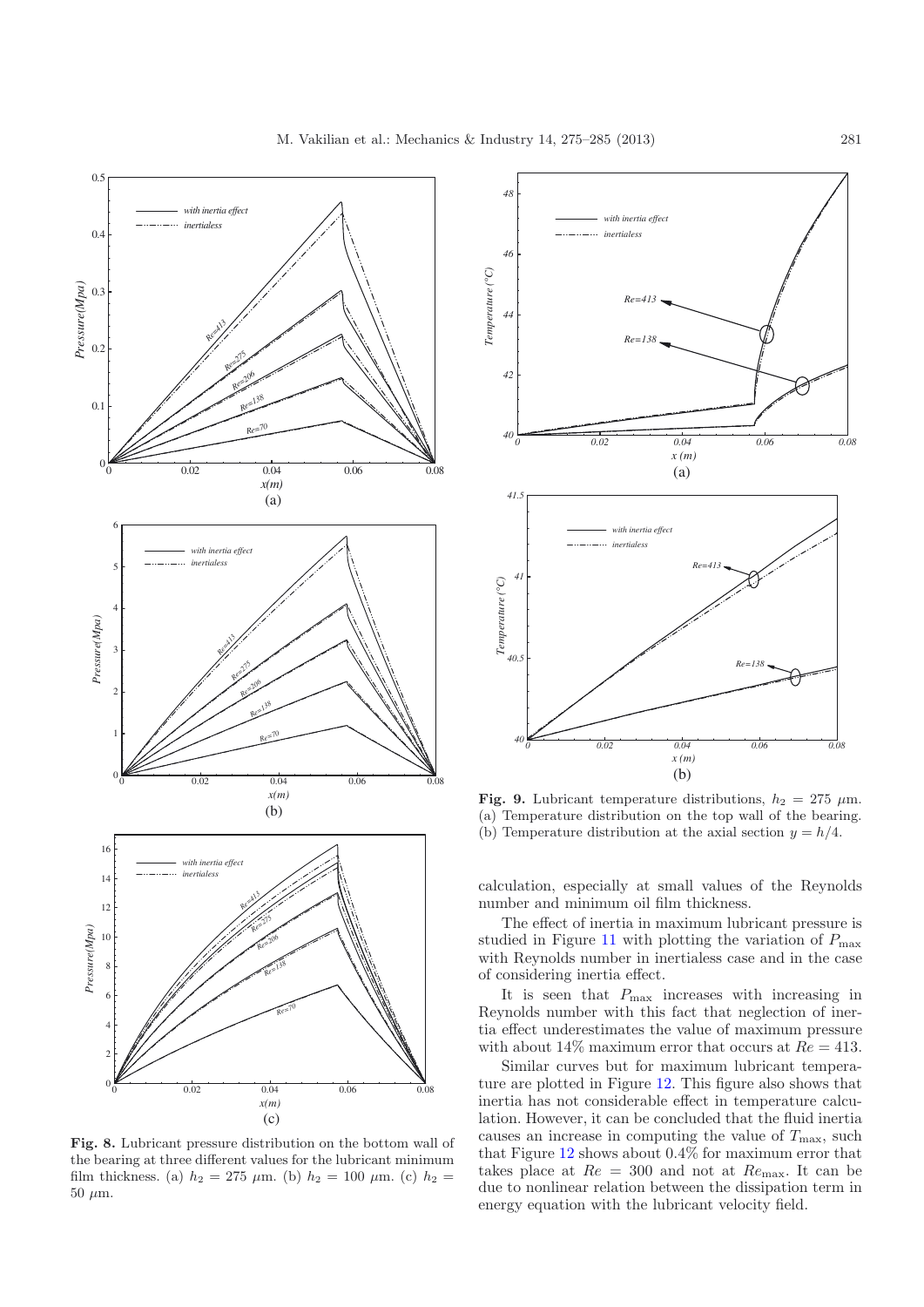

<span id="page-7-0"></span>**Fig. 10.** Lubricant temperature distributions,  $h_2 = 100 \mu$ m. (a) Temperature distribution on the top wall of the bearing. (b) Temperature distribution at the axial section  $y = h/4$ .

<span id="page-7-1"></span>

**Fig. 11.** Variation of lubricant maximum pressure with Reynolds number,  $h_2 = 275 \mu$ m.

<span id="page-7-2"></span>

**Fig. 12.** Variation of lubricant maximum temperature with Reynolds number,  $h_2 = 275 \mu m$ .

Finally the effects of fluid inertia on bearing load capacity and also on bearing friction force are shown in Figure [13.](#page-8-0) This figure shows small inertia effect on bearing load capacity with maximum error of 2.5%, but a great inertia effect on bearing friction force with error<sub>max</sub>  $\sim 8\%$ . Besides, it is seen that inertialess assumption underestimates the values of both bearing load and friction force such that the amount of underestimation increases by increasing in Re.

Computations of load capacity, friction force and friction coefficient are repeated for smaller values of the lubricant minimum film thickness i.e.,  $h_2 = 100 \mu$ m and  $h_2 = 50 \mu$ m, and the variations of these parameters with Re are plotted in Figures [14](#page-8-1) and [15.](#page-9-12) Similar trends are found for load capacity and friction force such that the rate of increase in these parameters with Re in much more in the case with small value for minimum film thickness. But it is seen that the friction coefficient decreases with Re. It is due to this fact that the rate of increase in load capacity with Re is greater than that is for friction force, and according to the definition of the friction coefficient  $(Eq. (23))$ , this parameter has decreasing trend with  $Re$ , such that neglection of inertia enhances this behavior, especially at high values for minimum film thickness. If one compares the curves plotted in Figures [13c](#page-8-0), [14c](#page-8-1) and [15c](#page-9-12), it can be seen that for all values of the oil minimum film thickness, the friction coefficient has a decreasing trend with Reynolds number such that, the rate of decreasing is much more for step bearings running under low Reynolds number. Also it is seen that for step bearings running under small minimum film thickness, the rate of decrease in friction coefficient with increasing Re is much more.

# **7 Conclusion**

A CFD based study is conducted to investigate the lubricant inertia effect on THD characteristics of the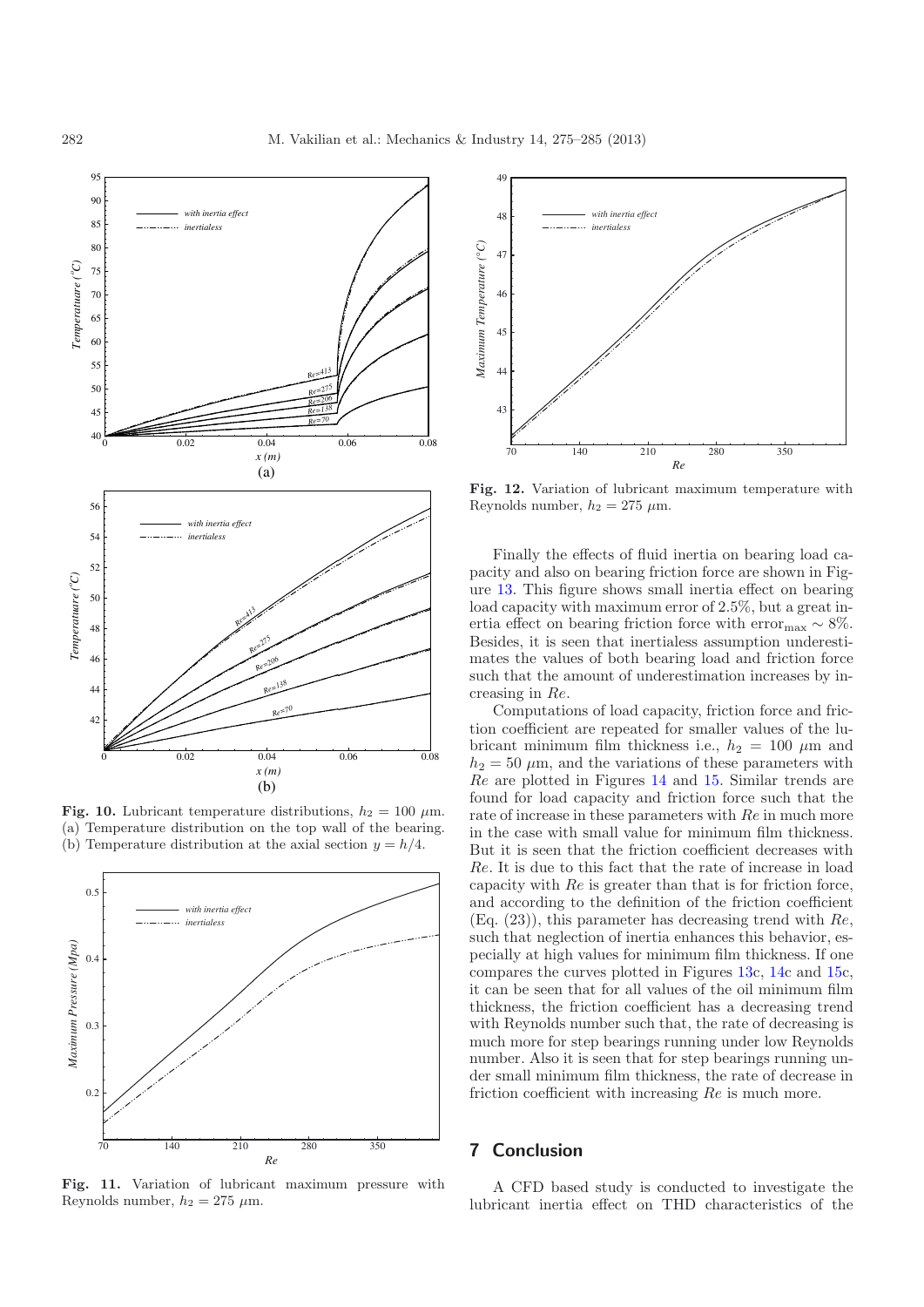



<span id="page-8-0"></span>**Fig. 13.** Variations of the load capacity, friction force and friction coefficient with Reynolds number,  $h_2 = 275 \mu$ m. (a) Load capacity. (b) Friction force. (c) Friction coefficient.

<span id="page-8-1"></span>Fig. 14. Variations of the load capacity, friction force and friction coefficient with Reynolds number,  $h_2 = 100 \mu$ m. (a) Load capacity. (b) Friction force. (c) Friction coefficient.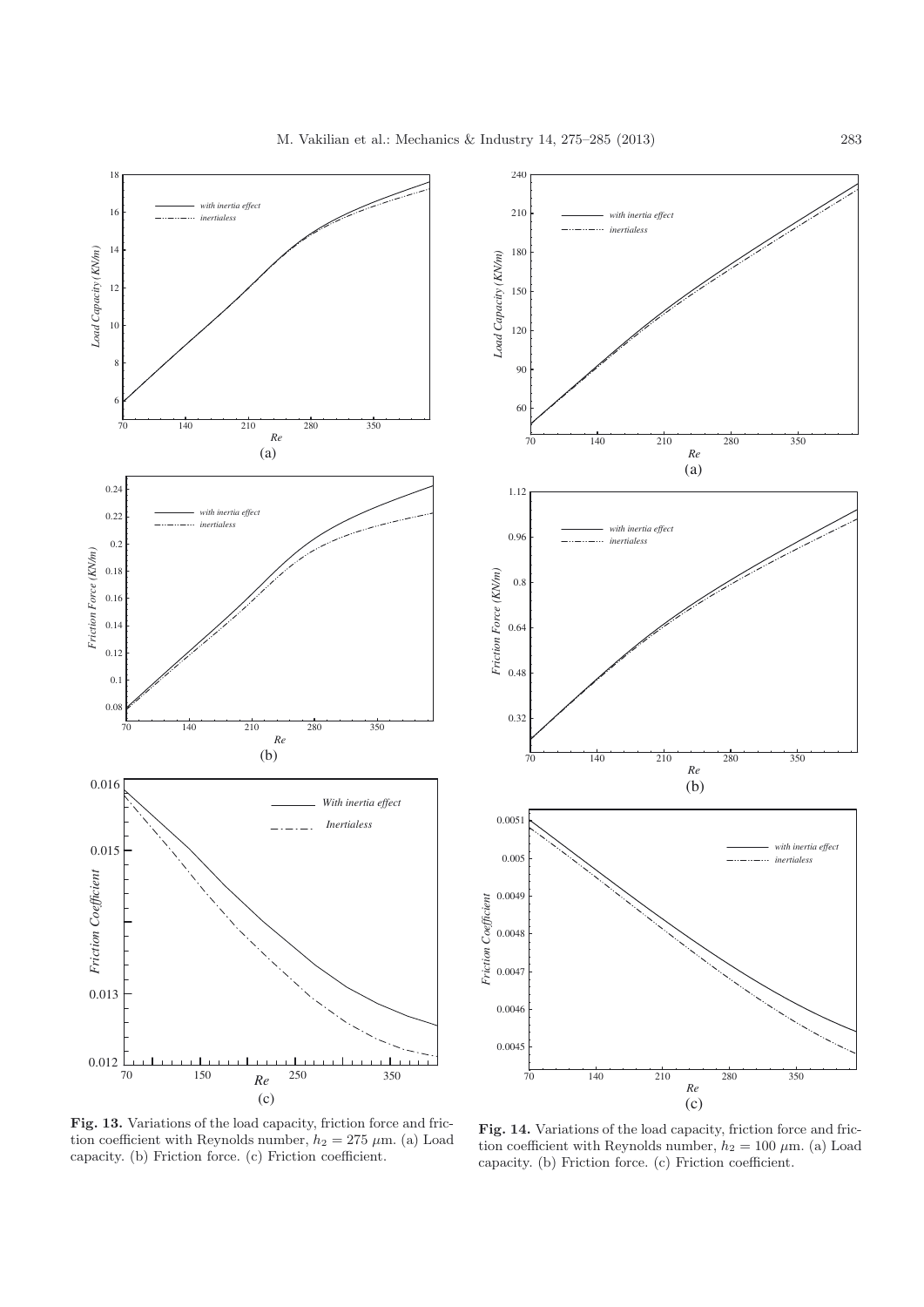

<span id="page-9-12"></span>**Fig. 15.** Variations of the load capacity, friction force and friction coefficient with Reynolds number,  $h_2 = 50 \mu$ m. (a) Load capacity. (b) Friction force. (c) Friction coefficient.

Rayleigh step bearings. To this end, the set of governing equations is solved with and without considering the inertia terms in momentum equations. Discretized forms of the governing equations are obtained by the control volume method and solved by the SIMPLE algorithm. Numerical results show that THD characteristics of step bearings are affected by fluid inertia, and that lubricant pressure field is more affected than the lubricant temperature. Numerical results reveal that the values of lubricant maximum pressure and lubricant maximum temperature and also the values of bearing load capacity and friction force increase by the lubricant inertia effect. Such that solution of the set of governing equations without inertia term lead to underestimation in the values of the above mentioned parameters, especially when step bearings are running under high runner surface velocity and large minimum film thickness.

## **References**

- <span id="page-9-0"></span>[1] D. Dowson, A generalized Reynolds equation for fluid film lubrication, Int. J. Mech. Sci. 4 (1962) 159–170
- <span id="page-9-1"></span>[2] H.A. Ezzat, S.M. Rohde, A study of thermohydrodynamic performance of finite slider bearings, ASME J. Lubric. Technol. 95 (1973) 298–307
- <span id="page-9-2"></span>[3] R. Boncompain, M. Fillon, J. Frene, Analysis of thermal effects in hydrodynamic bearings, ASME J. Tribol. 108 (1986) 219–224
- <span id="page-9-3"></span>[4] J.Y. Auloge, P. Bourgin, B. Gay, The optimum design of one-dimensional bearings with non Newtonian lubricants, Trans. ASME J. Lubric. Technol. 105 (1983) 391–39
- <span id="page-9-4"></span>[5] M. Fillon, M.M. Khonsari, Thermohydrodynamic design charts for tilting-pad journal bearings, ASME J. Tribol. 118 (1996) 232–238
- <span id="page-9-5"></span>[6] M. Arghir, A. Alsayed, D. Nicolas, The finite volume solution of the Reynolds equation of lubrication with film discontinuities, Int. J. Mech. Sci. 44 (2002) 2119–2132
- <span id="page-9-6"></span>[7] R.K. Sharma, R.K. Pandey, Experimental studies of pressure distribution in finite slider bearing with single continuous surface profiles on the pad, Tribol. Int. (2009) 42 1040–1045
- <span id="page-9-7"></span>[8] J.I. Tello, Regularity of solutions to a lubrication problem with discontinuous separation data, Nonlinear Anal. 53 (2003) 1167–77
- <span id="page-9-8"></span>[9] O. Hideki, Thermohydrodynamic lubrication analysis method of step bearings, IHI Eng. Rev. 38 (2005) 6–10
- <span id="page-9-9"></span>[10] M. Dobrica, M. Fillon, Reynolds' model suitability in simulating Rayleigh step bearing thermohydrodynamic problems, Tribol. Trans. 48 (2005) 522–530
- <span id="page-9-10"></span>[11] D.G. Farmer, J.J. Shepherd, Slip flow in the gaslubricated Rayleigh step-slider bearing, Int. J. App. Mech. Eng. 11 (2006) 593–608
- <span id="page-9-11"></span>[12] N.B. Naduvinamani, A. Siddangouda, Effect of surface roughness on the hydrodynamic lubrication of porous step-slider bearings with couple stress fluids, Tribol. Int. 40 (2007) 780–793